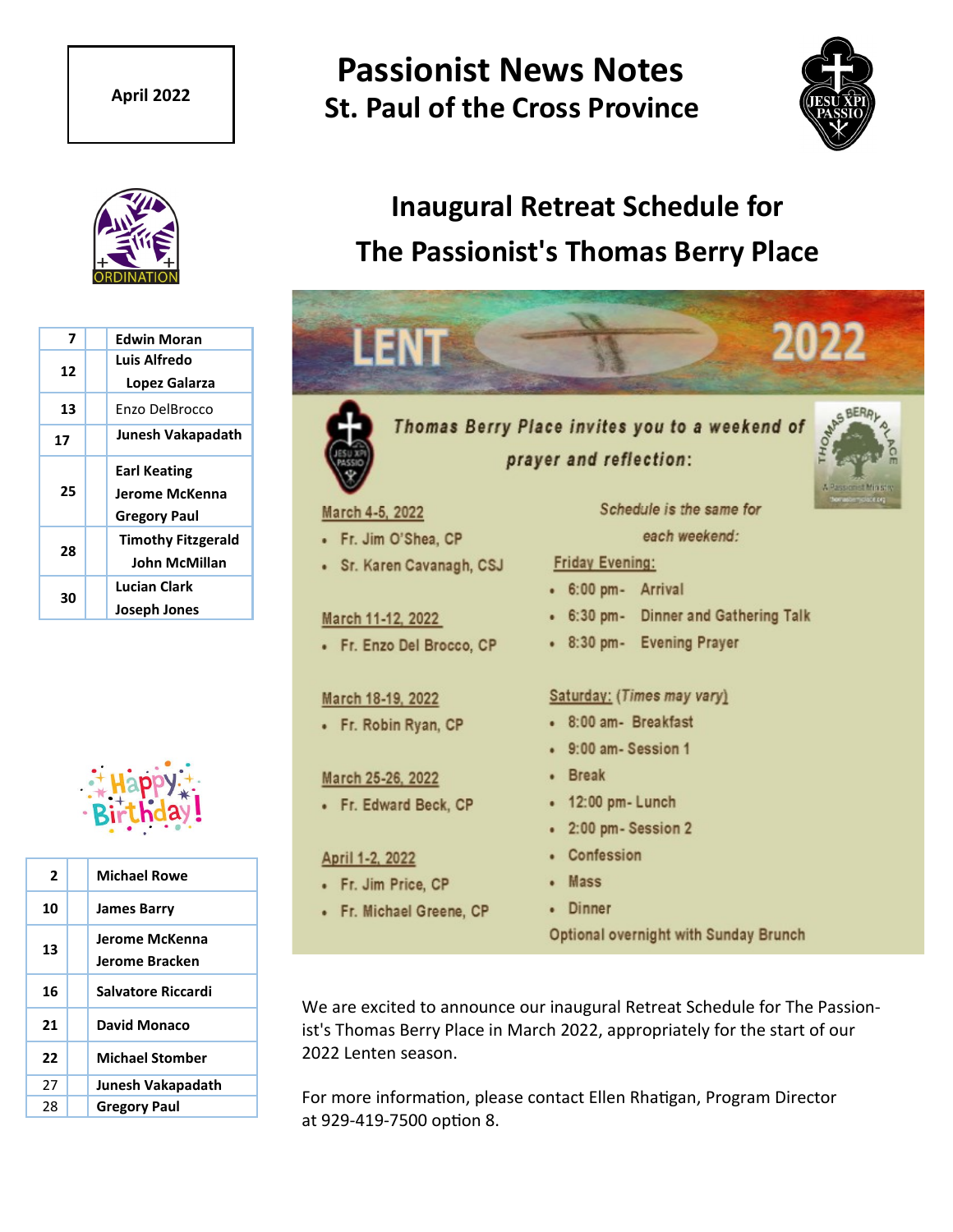## **Fr, Thomas Bonacci, CP Executive Director of The Interfaith Peace Project**



### Welcome to The Interfaith Peace Project

Our world has become a global village. No longer do we need to go to "exotic" lands to encounter the splendor of the Faith Traditions of humankind. Our cities, villages, neighborhoods are now populated with the peoples of the World. This rich and emerging diversity of experiences, ideas, and people creates a fertile opportunity for conversation, understanding, cooperation, and peace-making.

Our mission is to provide home and local based education programs to persons and groups interested in developing or enhancing their appreciation of the faith traditions of the world.

We design introductory programs to help participants cope with inherited stereotypes, innocent misunderstandings, embarrassing questions or general knowledge of the many faith traditions of humankind.

We will provide contact information for those who would like to meet people from the various faith traditions and perhaps visit their places of worship.

### **[Website](https://www.interfaithpeaceproject.org/)**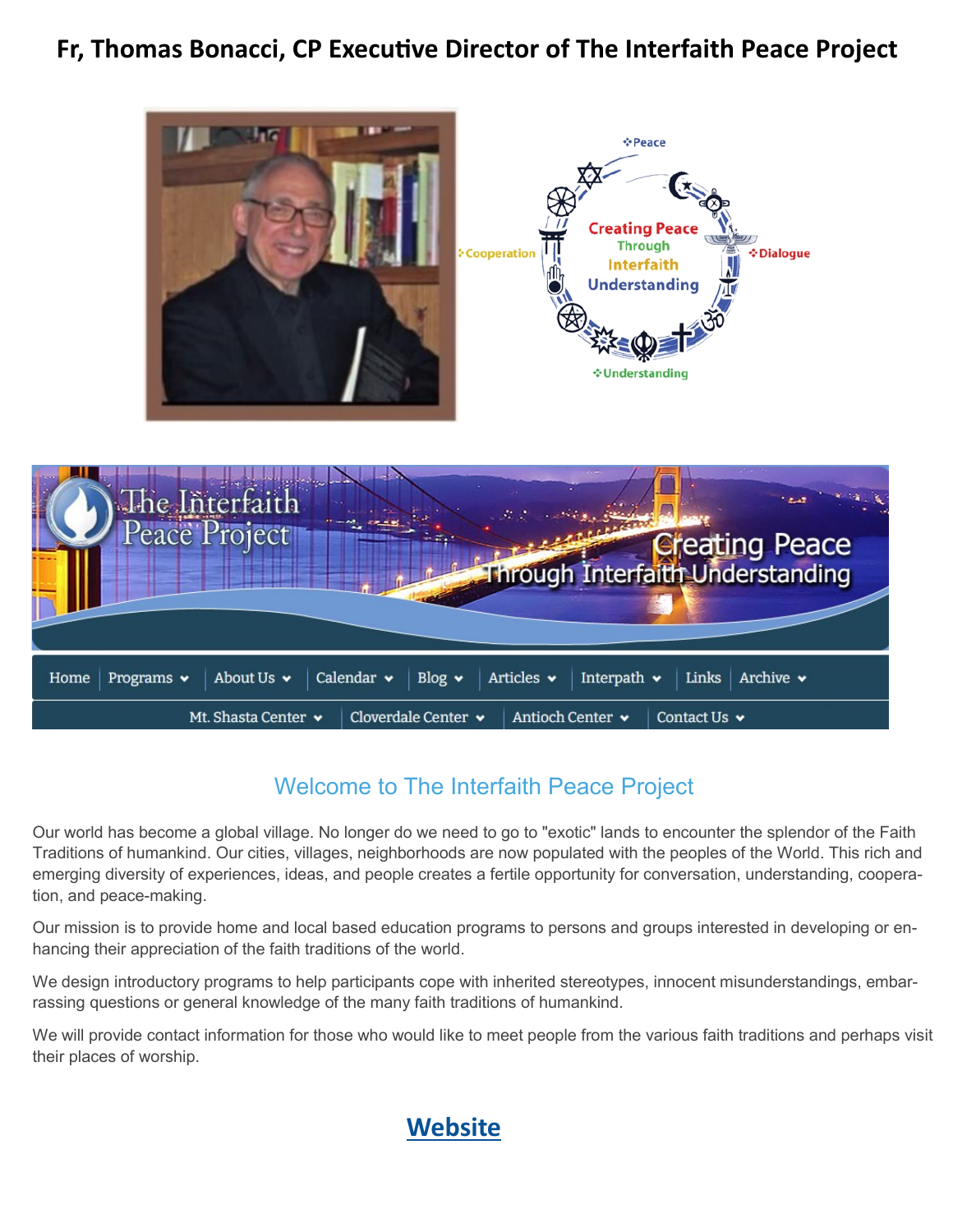### Lent, Ezekial, and the Valley of Dry Bones

by Fr Richard Frechette, CP Port au Prince, Haiti

Lent is about learning the best way to suffer, **because we cannot avoid suffering, and because suffering the wrong way can be very dangerous.** Lent is about opening our eyes to our own destructive thinking, speaking, and acting, **because we can increase peace of mind, and peace on earth, by turning away from these.** This is very timely wisdom for us. The world can be a pretty cruel place, and most cruelty is of our human making.

The bombing in Ukraine is deplorable, especially of civilians. It is heart wrenching, and visible to every one of us by the minute. Even more, each one of us are witnesses to cruelty in many forms, from our various corners of the world, that few others see.

Suffering literally means "to bear under" the pain that invades us, Pain enters us through what we feel and see, and encodes itself even physically with us, because we can never "un-see" what we have seen.

Suffering then becomes an emotional and spiritual force to be reckoned with. Our pain can bind us in heart to the one suffering. Compassion means we "suffer together", and it naturally generates a concrete act of solidarity. (I will also shave my head, when your lose your hair from your chemo.)

But pain poorly managed can kill compassion, and become destructive of self and others. When pain is a lot, extended, and relentless, compassion can wither and be replaced first by apathy, melancholy, despondency, and then by anger and hostility.

Lent gives us life lessons in the **sanctification of suffering**. This is a holy art, a gift of the Holy Spirit, and **leads to the perfection, rather than the decay, of compassion**. In Lent, we relive our annual ritual embrace of a huge contradiction: Jesus came to bring life, life fully, and life always. yet this brought him rejection, defamation, and the cruelest form of public death. In Lent, we have before us the scandalous mystery that even God became the victim of human cruelty, the confounding paradox of a Crucified God.

Moses, on the scorching sands of the desert, held up on a pole the very serpent whose venomous bite had sickened the people, so that their very contemplation of both their plague and its cause, would bring them healing. For the Christian, this is symbolic teaching that accepting, and directly contemplating the cross that we cannot escape, is how we find both our healing and our victory.

This is the alchemy for dealing with what is both venomous and impossible to "un-see".

Mystics through the ages have meditated on the suffering of the crucified God, as the way to heal themselves and others of the deadly and merciless cruelties wrought by humanity enslaved by sin.

Three weeks ago, on Shrove Tuesday, as we prayed vespers we were disturbed by close, heavy gunfire. I said to Fr Hugo and Wilfo, with wishful thinking, "maybe they are Mardi Gras fireworks." But we have all gotten pretty good at telling gunshots from fireworks, so that distraction did not last long. As the shooting continued, our instincts were to drive over to our compound, since we were worried about our staff and children who were in the middle of it. But to go there would be to drive directly to our deaths, since phone messages from staff related that the bandits were many, were at our gates and on our walls. A few anguished hours later, after four different police interventions calmed the area by shooting into the air (Augusnel, Kenson, Raphael and Gehy all went into high gear with personal friendships among the police), we spoke to our teams by phone and were assured everyone was all right- at least for now.

As we celebrated ash Wednesday mass early the next morning, and we marked our foreheads with the ash of burned palm, someone came to the chapel to tell me that it wasn't quite accurate that everyone was alright. There was a charred car near our school gate, and within it, a body burned to ashes.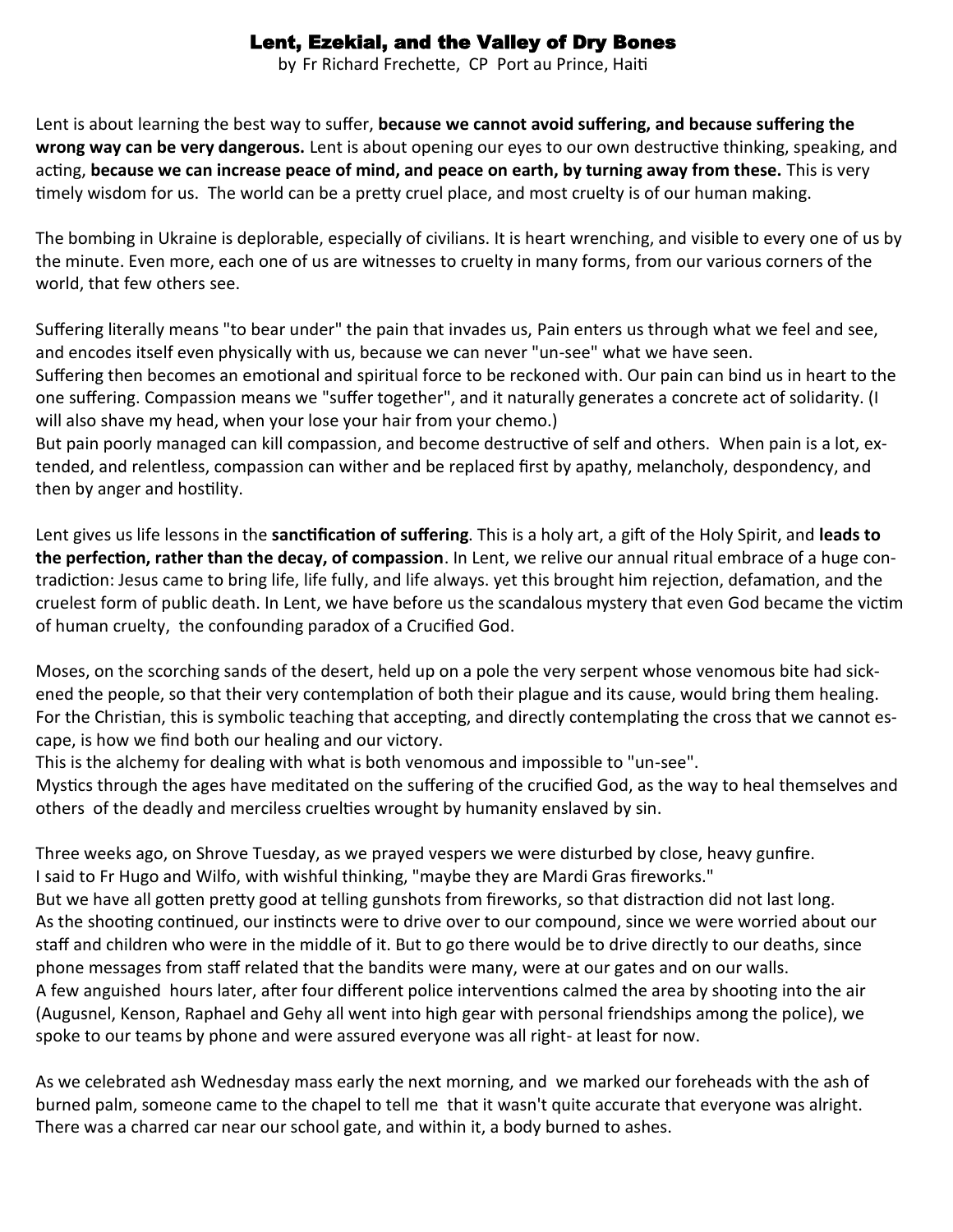Fr Hugo and I, and some others who were at mass, set off for that nightmare just down the street, in order to have prayers for the dead. The scene was a horror, and our confronting it with prayer was our own **raid on the unspeakable**, to borrow the most accurate expression of what it felt like, from the American Trappist monk, Thomas Merton. Vested in Alb and stole, legs steadied by our ever-tested faith, armed only with the psalms, we looked squarely at the literal meaning of the Lenten ashes. Remember that you are dust, and unto dust you shall return.

Our minds were distracted, our lips stumbled over the prayers, our arms were raised in blessing. We had the audacity by our ritual, on a public street full of the both the **horrified and the amused**, to reconfirm that emptiness is fullness, that loss is gain, that when you have lost everything you have even more.

The soul, the life force that is the gift of God, is **everything**. We comforted the shocked soul, separated from the body with no warning and in such a brutal way, and prayed for clear vision and radiant light as the soul journeyed to God. The psalms were eloquent and bold, but the words of the poet Rumi also came speedily to mind: "When the undertaker has well bound my closed jaw, you will still hear my music, **coming from my dead silence**."

The unspeakable spoke. As we approached the car, I inadvertently kicked bullet shells with my boots. It was now evident that he was shot and then burned. I thought, thank God he was shot first and not burned alive. And then I was shocked by my thought as if I had traded in the striving for life, life fully and life always, for a less terrible choice on a hierarchy of horrors. As I heard once so wisely spoken **be careful your thoughts don't start to think you**. If they do, we can slowly start to settle for less than the highest and the best- much, much less. The inner work of nurturing compassion against burnout is long and hard, and there is no guarantee. You cannot let your guard down at all.

The very next day, Raphael and I went once again into the dark labyrinth of the underworld of the gangs that are terrorizing the population. We have been there often enough, especially to try to free those in the human bondage of kidnapping. Because of multiple kidnappings even of priests and nuns, and the necessary closing of parishes and Church works, we were working with the archbishop and the priests of the affected deanery, to try to work out a "humanitarian corridor" in that vast crime ridden area.

We headed into the underworld to express to the gang leaders our willingness to trade in humanitarian and spiritual works for cease fires, and for respect of worship and benevolent work. We want to reopen the churches. We had two other objectives with the bandits: we needed guaranteed safe passage the next day to reach a missionary Sister in a place called "Ti Marche" (little market). And thirdly, Fr David had called on Ash Wednesday to say the brother of Sister Paesi's administrator was kidnapped on Shrove Tuesday night. His name is Yvon. So we wanted to bring up his case with the bandits to try work his release. I cannot pretend these visits are not unnerving.

To see so many teenagers in crime, guns bigger than they are, and to have those guns pulled on you. To feel your life depends on the mercy of angry and drugged 15-year-olds, who hate you and don't even know why, and they will hate you until they are told not to hate you, by someone above them in their skewed hierarchy. To be speaking anything humanitarian **to the very ones who are trashing humanity**, blows your mind with hurricane force gales, and it is totally impossible to keep your equilibrium unless you feel a deep calling, even divine mandate, to work for life, life fully and always.

In ancient times, some Popes would meet and negotiate with barbarians outside the city, to prevent the destruction of Rome and the structures of civilization. I have read that some bishops, in territories controlled drug dealers and traffickers, meet with them to try to steer their very real and nasty power in more humane directions. Jesus spoke with Satan more than once, even instructing him in proper understanding of scripture.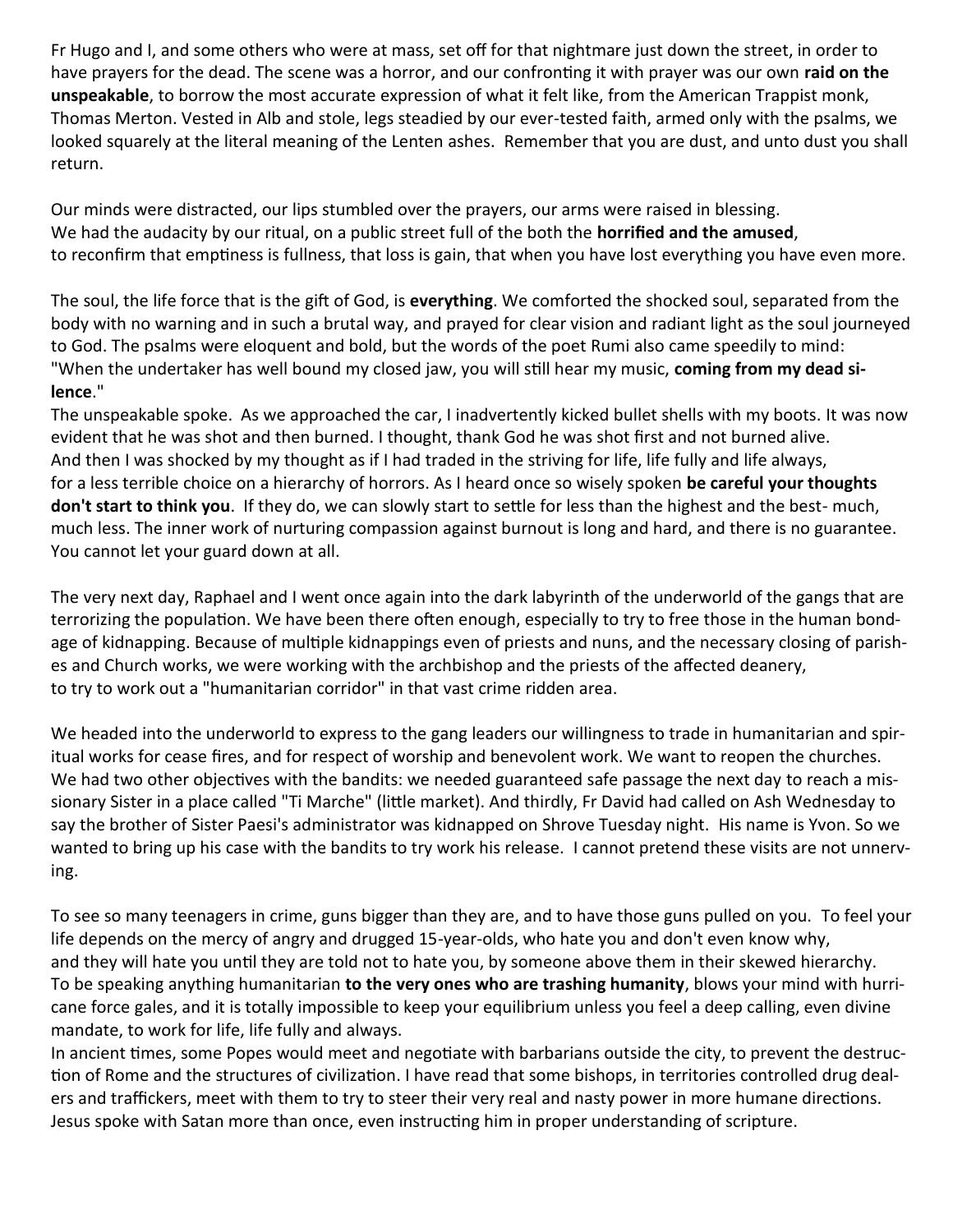### **There are solid precedents to this distasteful work**.

There is still one more exalted requirement from Jesus that is part of this work: His will that not even one be lost. So this is necessarily another dimension of our motivation- can even one, or maybe some, or even most of these teenagers be converted away from this death trap they think is life? We have coaxed more than a few into a better life, by trying to be father, or brother, or friend for them, and by giving hard work with fair pay- and it is well worth the trying.

Back to the bandits: after a beer or two, and some shared white rice, we were in open dialogue, and the gang leaders were calling colleagues everywhere to find Yvon. With no luck. Some days later, Fr David called to say the family found Yvon's car near us in Tabarre, burned to char, and a body in it burned to ash. It was like a stomach punch.

The first suffering this car and its ghastly inhabitant brought to us was existential suffering. The focus is on yourself. "This could have been me", if we had walked into this violence three nights ago. The suffering this burned car now brought us was personal. This was not a pile of ashes. This was Yvon, a person, loved and sought after in desperation.

It became personal: talking to Yvon's brother Marcel on the phone. By WhatsApp receiving a picture of Yvon's smiling and vibrant face. God help us. The dry bones and ashes of Ezekiel's valley suddenly took on flesh. Yvon arose from ashes and became real to us, that name so carefully chosen by his mom and dad. We had now seen his face, which also can never be "un-seen." His birthday would have been the next day. His hopes, his dreams, his strivings- all went to ashes in a savage way. I told Marcel what I knew about that night, about the bullets that at least meant instant death, about our prayers for his brother's soul. Marcel asked me if maybe Yvon was kidnapped, and this pile of ashes was not his brother but rather a bandit who stole his car.

I started wishing that Yvon was kidnapped. **I had never before wished that anyone was kidnapped**.

First, I was glad he was shot, now I wished he were kidnapped. **My thoughts were starting to think me again**. (*How do I get off this runaway train?*) Being kidnapped would mean at least Yvon was likely alive, but it would not delete the reality of this charred person. It would only move the focus. I reasoned with Marcel that kidnappers had never yet called him to negotiate for Yvon, and that the very leaders of kidnappers could not find Yvon anywhere in their holdings. There could be no doubt that these were the remains of Yvon.

These are the ancient teachings by which we are healed and regain some balance during the long lent of life. We pray, starting with praise, followed by thanksgiving, and finally presenting our anguishes to God in prayer. For a stronger dose of this spiritual medicine, let your first prayer be for your enemies.

We perform acts of self-denial, such as fasting - sacrificial acts for when you cannot physically help the person suffering. The denial of daily and ordinary comforts can also alter our state of awareness to more exalted forms. Ad Majora. We Increase the good we think, the good we speak, the good we do. This is paramount. St Paul says, faith without works is lifeless. In a mindful way, we look toward tomorrow and not back to yesterday, hopeful of much better days, convinced we will get there.